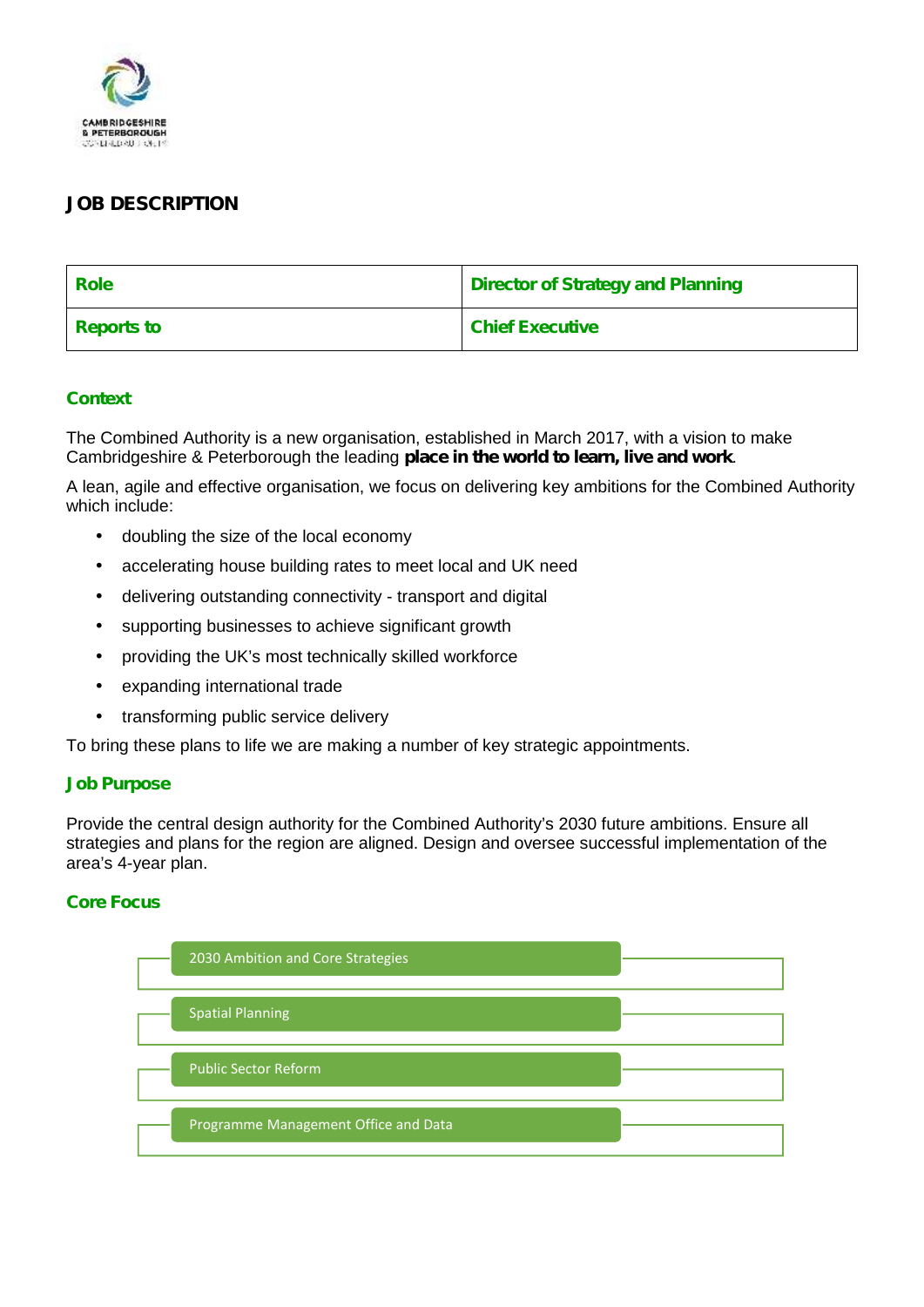

#### **Key Responsibilities**

- Lead strategic and spatial planning, facilitating the Combined Authority's 2030 future ambitions, working with leaders and members of constituent authorities and CA directors.
- Lead on devolution for the Combined Authority, identifying further deals to create greater, local autonomy for the region and further funding from central government.
- Drive assurance for the delivery of strategic programmes, working closely with other strategic directors in terms of projects, programmes and the CA's devolution commitments.
- Deliver data and insight for all Combined Authority activity to inform policy and strategy development.
- Lead on performance reporting across all programmes and activity to the Combined Authority Board and Central Government at checkpoints and gateways.
- Ensure the CA's corporate requirements are consistently met, including business planning, performance management and budget monitoring

#### **Partnerships**

Work in partnership with business and the private sector, and with national and local public sector organisations to co-ordinate delivery of the regions strategic plans, including*:*

- Employers and representative groups in key sectors and clusters in the region and beyond.
- National Government developing productive relationships that work for the region with national agencies and departments including the Ministry for Housing, Communities and Local Government.
- Local Public Service Organisations including Local Authorities, Health, Police and Fire within the area, managing partnerships supported by a shared strategic agenda.
- Universities, Colleges and other training and skills providers.

# **Core Director Responsibilities**

- Lead the development of strategy, policy and planning.
- Head the delivery of the Combined Authority 4 Year Plan ensuring all aspects are co-ordinated including commissioning activity and/ or working with lead partners.
- Ensure adherence to Combined Authority's Assurance Framework in all programmes and activity.
- Lead a focused and high performing team, regularly reporting on outcomes, outputs and delivery.
- Act as an ambassador for the Combined Authority on appropriate internal and external bodies and at relevant committees and meetings.
- Provide direct support to the Mayor, Combined Authority Board and Business Board Directors.